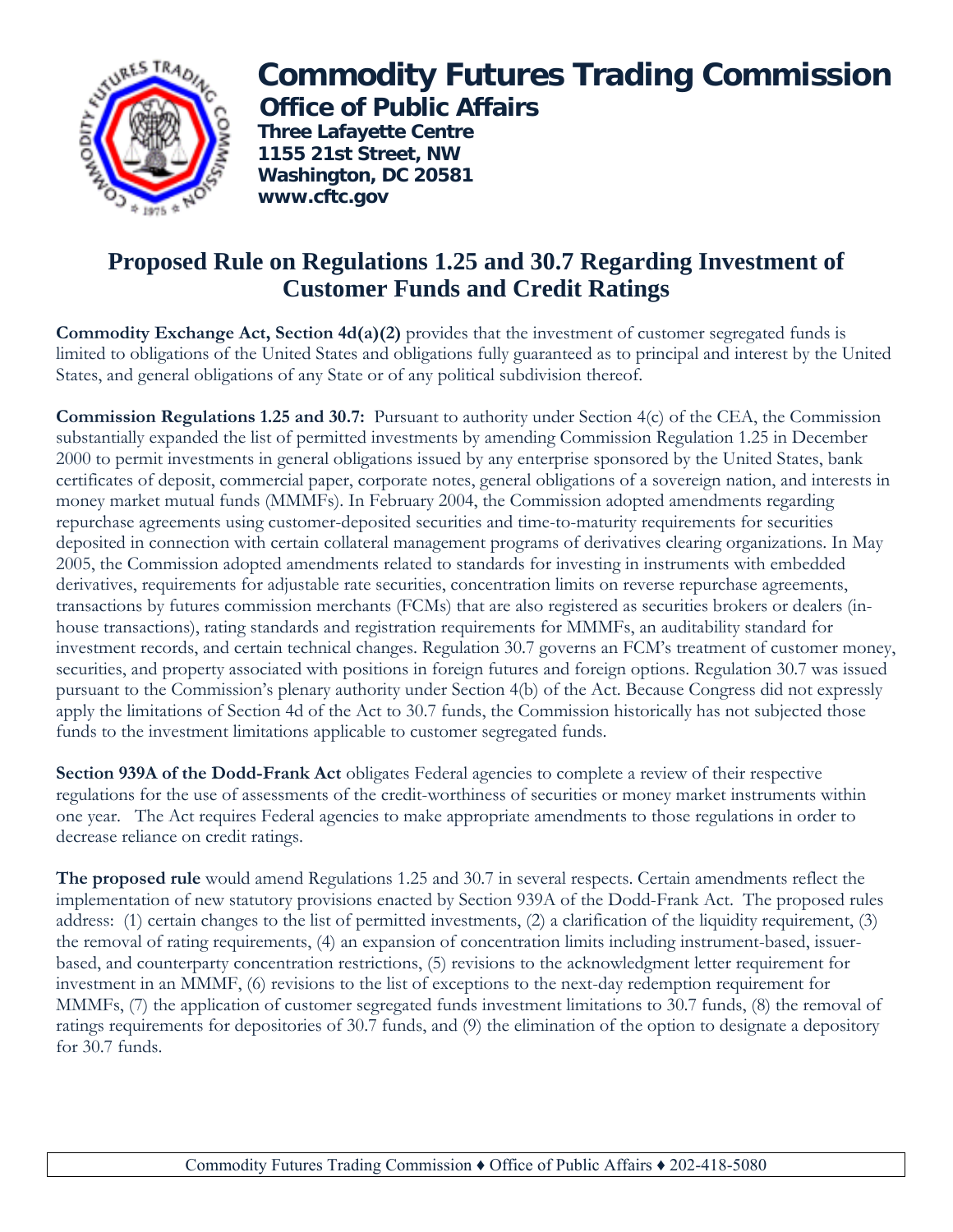| <b>INSTRUMENT</b>        |                                                                                                               | <b>RATING</b>                                                                                                           |                     | <b>INSTRUMENT-</b><br><b>BASED</b><br><b>CONCENTRATION</b><br>(percentage of total assets in<br>segregation) |                     | <b>ISSUER-BASED</b><br><b>CONCENTRATION</b><br>(percentage of total assets in<br>segregation) |                     |
|--------------------------|---------------------------------------------------------------------------------------------------------------|-------------------------------------------------------------------------------------------------------------------------|---------------------|--------------------------------------------------------------------------------------------------------------|---------------------|-----------------------------------------------------------------------------------------------|---------------------|
| <b>CURREN</b><br>T       | <b>PROPOSE</b><br>D                                                                                           | <b>CURREN</b><br>T                                                                                                      | <b>PROPOSE</b><br>D | <b>CURREN</b><br>$\mathbf T$                                                                                 | <b>PROPOSE</b><br>D | <b>CURREN</b><br>T                                                                            | <b>PROPOSE</b><br>D |
| Treasuries               | (No change)                                                                                                   | None                                                                                                                    | (No change)         | No limit                                                                                                     | (No change)         | No limits                                                                                     | (No change)         |
| Municipals               | (No change)                                                                                                   | Highest short-<br>term rating of an<br>NRSRO or one<br>of the two<br>highest long-term<br>ratings of an<br><b>NRSRO</b> | No credit<br>rating | No limit                                                                                                     | 10%                 | $5\%$                                                                                         | (No change)         |
| <b>GSE</b><br>Securities | <b>GSE</b><br>securities<br>that are fully<br>guaranteed<br>as to<br>principal<br>and interest<br>by the U.S. | Highest short-<br>term rating of an<br>NRSRO or one<br>of the two<br>highest long-term<br>ratings of an<br><b>NRSRO</b> | No credit<br>rating | No limit                                                                                                     | 50%                 | 25%                                                                                           | (No change)         |
| CDs                      | Non-<br>negotiable<br>CDs                                                                                     | Highest short-<br>term rating of an<br>NRSRO or one<br>of the two<br>highest long-term<br>ratings of an<br><b>NRSRO</b> | No credit<br>rating | No limits                                                                                                    | 25%                 | $5\%$                                                                                         | (No change)         |
| Commercia<br>l Paper     | Commercial<br>paper that is<br>fully<br>guaranteed<br>as to<br>principal<br>and interest<br>by the U.S.       | Highest short-<br>term rating of an<br>NRSRO or one<br>of the two<br>highest long-term<br>ratings of an<br><b>NRSRO</b> | No credit<br>rating | No limit                                                                                                     | 25%                 | $5\%$                                                                                         | (No change)         |